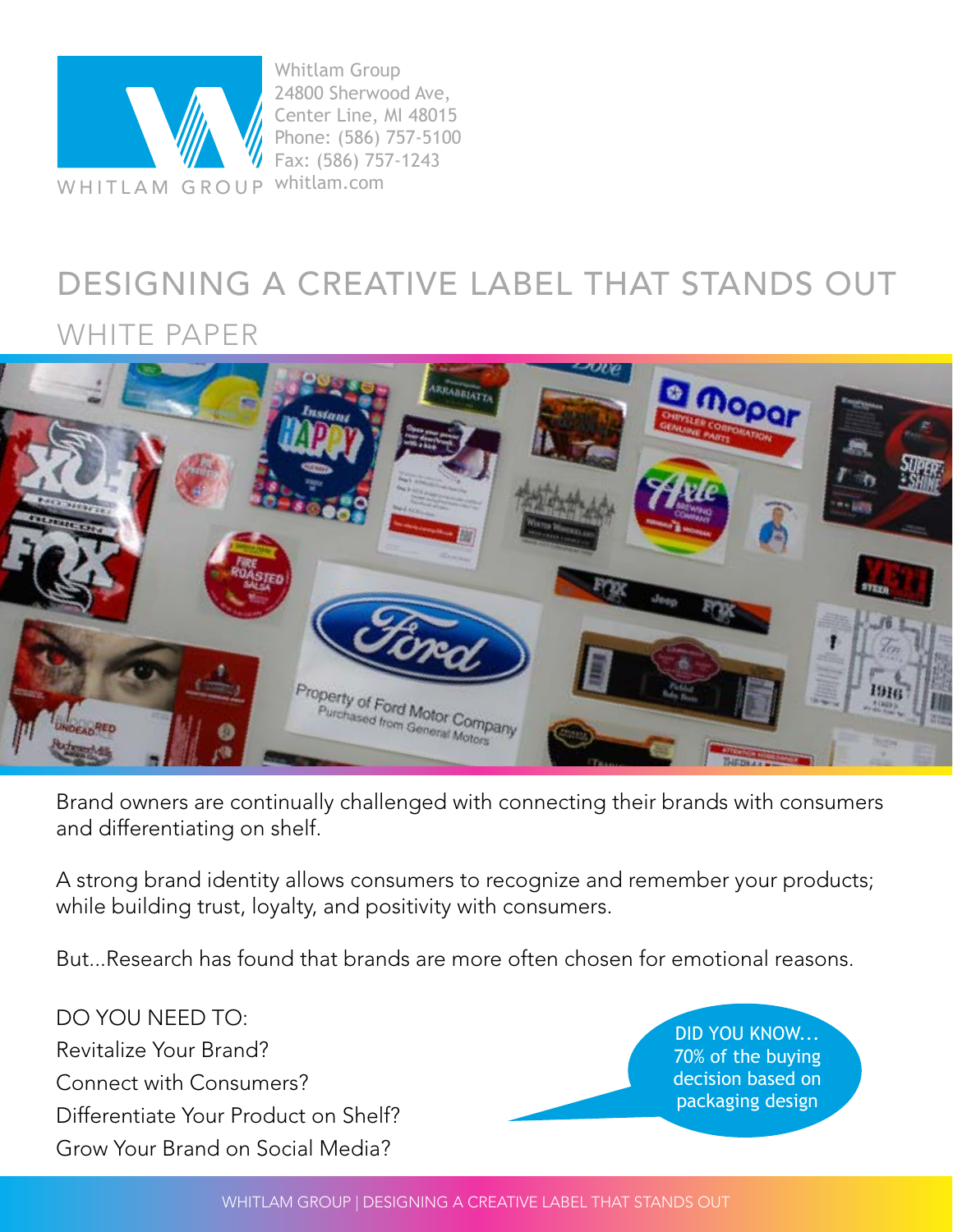## Designing Creative Labels That Stand Out

Make your product stands out on store shelve(s) by creating a label solution that enhances your product and catches the eye of the consumer.

Understanding technology and features that are out there to enhance your label products in very important. From unique materials to inks and different coatings, in today's world you can do so much more with your label.

## Materials:

- Metallic Materials
- Kraft Paper
- Recycled Material
- Films

## Inks & Coatings:

- Glow-in-the-dark
- Matte
- Pearlescent
- Scented
- Tactile
- Thermochromic

### Finishing:

- Embossing / Debossing
- Hot & Cold Stamping
- Reverse Printing
- Die-Cutting
- Lamination

## Metallic Materials

Using a metallic material makes this label appear like gold in areas.



## Printing Techniques that make a BIG impact on your label

- Personalization
- Extended Content
- Hot & Cold Foiling
- Embossing
- Peel & Reveal
- 
- Direct Thermal Printing
- Thermal Transfer Printing
- Tamper Indicating

Here are some things to consider when developing your products label.

## PLAYFUL COLORS, DESIGNS, AND GRADIENTS

Bold packaging colors along with the rise of playful graphics on packaging, with unique typography and quirky design convey a lightheartedness that may suit brands targeting a youthful audience. One trend within unique package graphics is the popularization of color gradients. From logo design to packaging, brands are adopting gradients for their visual interest that is both subtle and striking. Gradients provide complexity without adding busyness, which makes them extremely dynamic.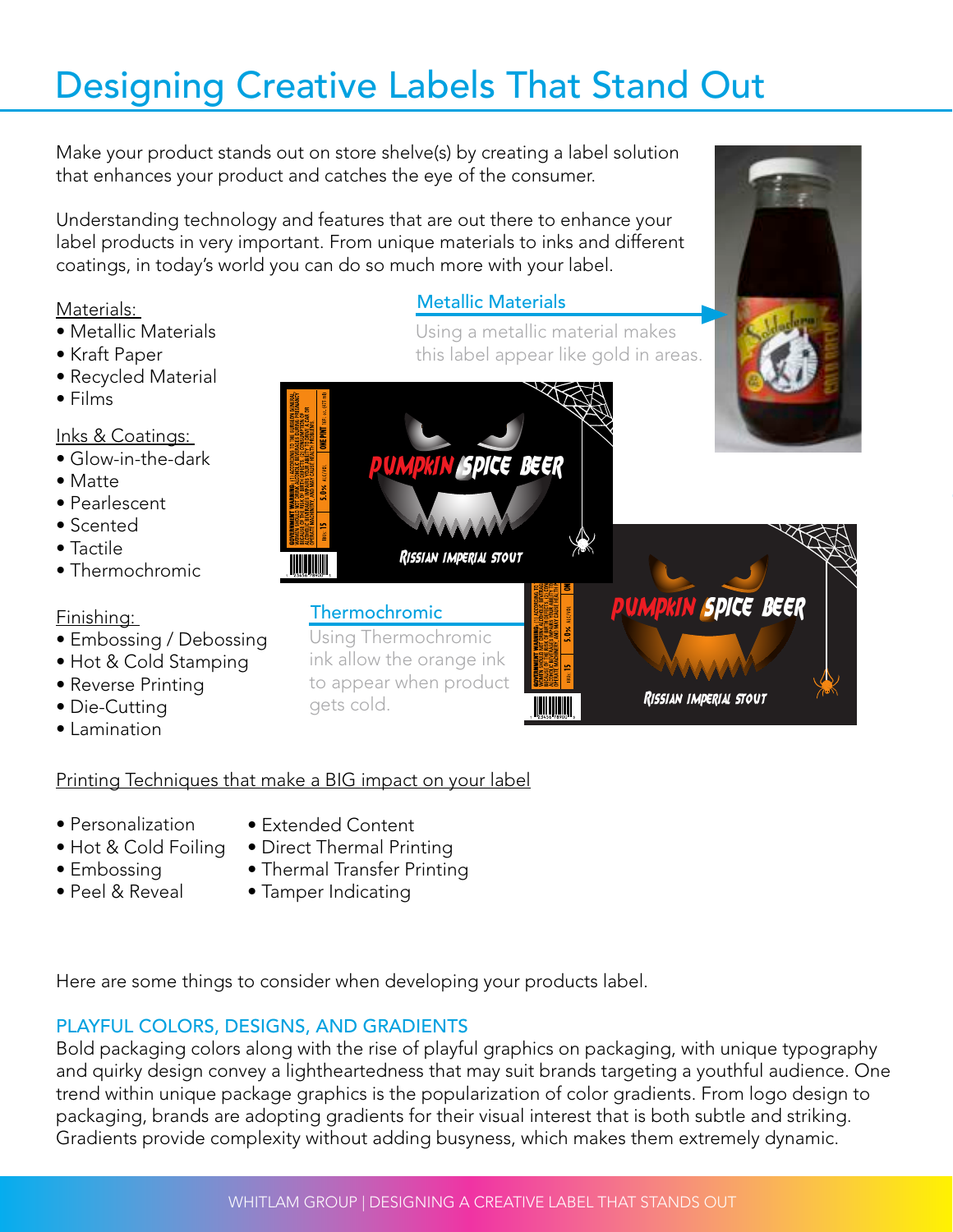### TRANSPARENCY AND CLEAN LABELS

Clean and transparent labeling strongly affects the packaging industry's food sector. More and more U.S. consumers are scanning food packages with their smartphones to find out exactly what they contain. Brands answered the clean and transparent trend with the implementation of smart type label solutions. The label(s) code, QR code, or other print to web items immediately connects consumers to a landing page with transparent information about how clean this choice may be. This desire for transparency will likely remain strong and new consumers to the brand will be more likely to purchase a newly launched food product that has clear product information.

### **SUSTAINABILITY**

The green movement!!! Every company that deals with packaged goods should consider joining the green wave. It is all about responsibility through sustainable goods and environmentally friendly products. The green scene also involves smaller packaging.

Many brands are converting to sustainable packaging made from biodegradable materials like paper or hemp. Others are focusing on reducing the amount of packaging each product has. This cuts down on the product's weight and shipping cost, and it sends a positive message to consumers.

## PERSONALIZATION AND SEASONAL MARKETING

## **SEASONAL**

Seasonal designs can include special runs for Holidays and special occasions such as Anniversaries.

Even if you are not in a seasonal business – customers react to different seasons in predictable ways that you can leverage.

### PERSONALIZATION

70% of marketers believe personalization has a strong or extremely strong impact on consumers.

There is no one-size-fits-all in personalized packaging. In fact, that is the core philosophy behind this trend. Personalization allows a company to promote their name and brand in a forceful way that stands out from competitors.

Look at what Coke-a-cola did when they personalized their bottles for there "share a coke" summer campaign with people's name. Which credited for increasing there US soft drink sales 0.4%.

Execute variety of go -to market promotions

## EXTENDED CONTENT LABELS

Expand your label space without expanding your product's packaging.

Tell your products story or educate the consumer on your product.

Extended Content Labels can include:

- Instructions
- Warnings
- Drug facts
- Regulatory information
- Multilingual information
- Recipes and ingredients

• Debuting a new product

• Attracting buyers with coupons

• Nutrition information





WHITLAM GROUP | DESIGNING A CREATIVE LABEL THAT STANDS OUT

• Promoting sweepstakes and giveaways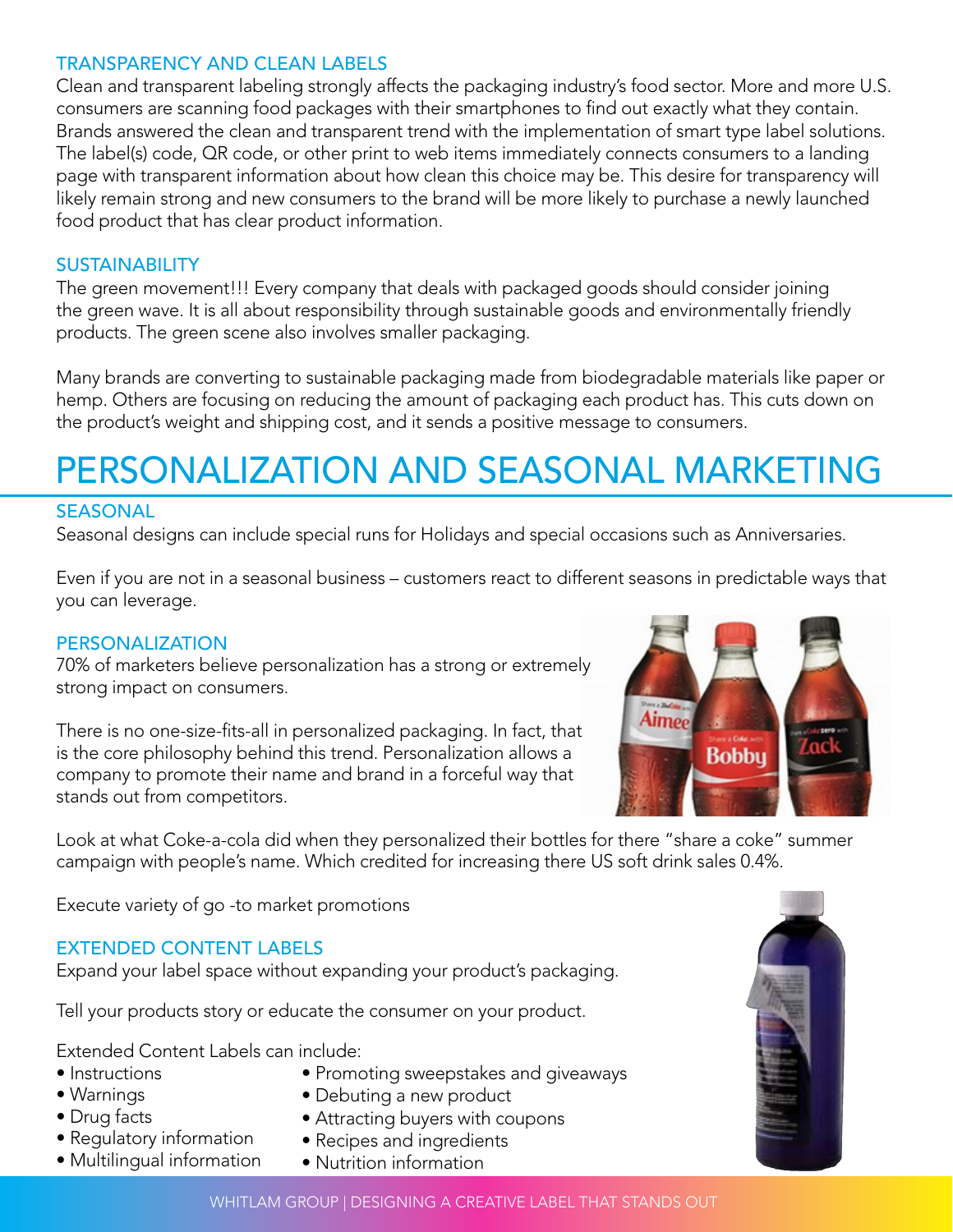## PROTECT YOUR PRODUCT

Protect the product on shelf, from theft and tampering. With authentication options and tamper proofing, it is important to the consumers to understand and see that your product is safe.



### TRACK & TRACE **TAMPER EVIDENT** AUTHENTICATION





Kingsford grilling item!

See coupon for details

on any Brita' Bottle o Brita' Filter Pack when you<br>buy a Brita' Pitcher System<br>or a Brita' 5-Pack Filter

**BRITA** 

## PROMOTIONAL

## ADD PROMOTIONAL PIECES

Promotional Products are designed to increase brand awareness. They are an incredibly powerful marketing tool that allows a brand to connect with consumers.

Promotional products can include discounts, rewards and special offers. They can also be seasonal designs and offers.

## Coupons

Using Coupons as your promotional piece can attract and capture sales at point of purchase, generate repeat purchases, build loyalty, and incentivize consumers to trade brands.

Coupons have a low-cost investment that can generate a big return. About 20% of females and males both look for printed coupons at least once a week. 36% of Millennials and 29% of Gen Z often use coupons.

## Games and Sweepstakes

Printed games and sweepstakes can build your loyalty with consumers and keep them coming back while bringing you immediate and measurable ROI.

Some of the most popular loyalty programs include:

- Peel and Reveal Labels Variable Images/Codes
- Scratch-Offs QR Codes



3est

Fresh Step<sup>.</sup> Value at PetSmart **Plus SAVE**<sup>\$</sup>2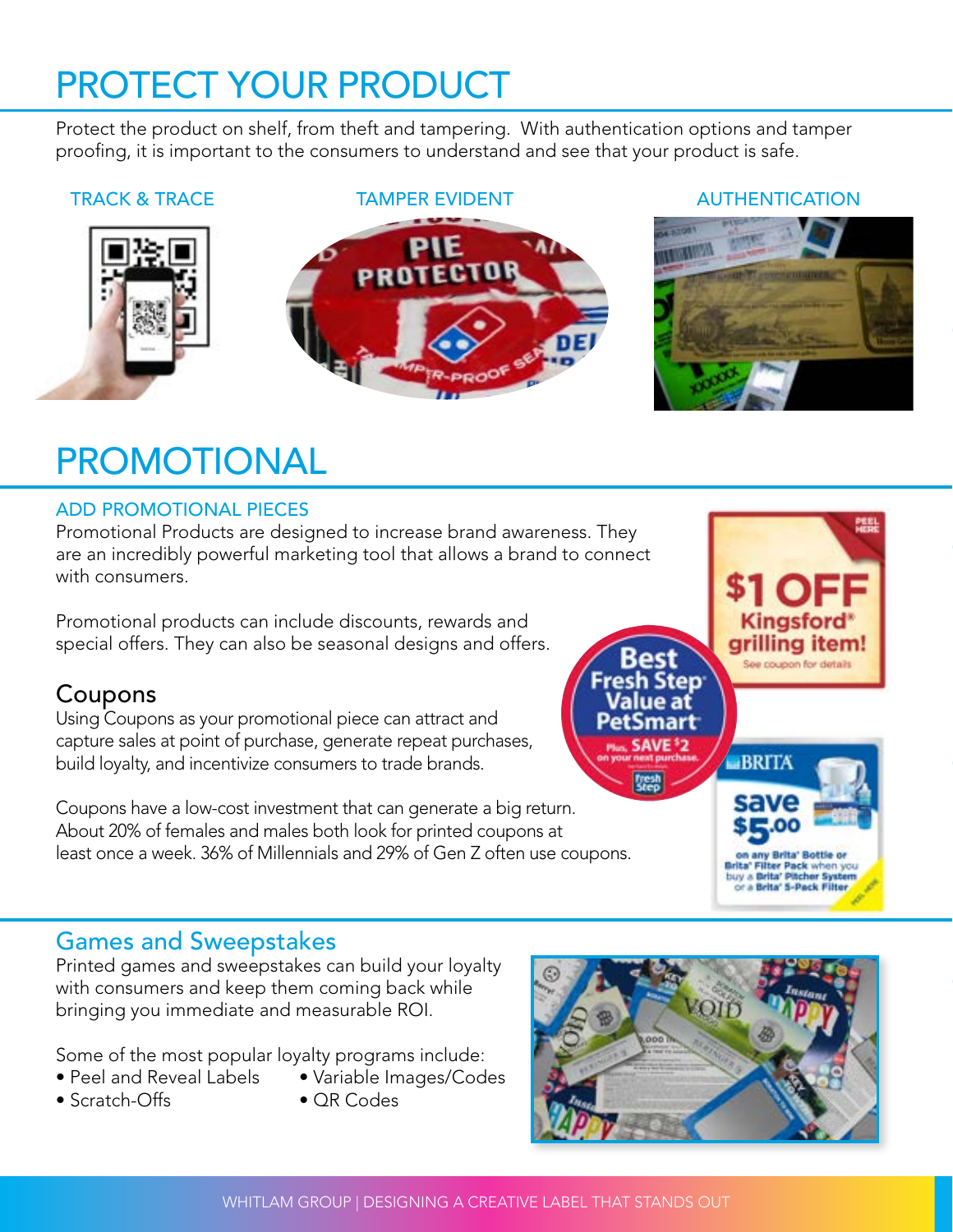## 8 DESIGN TRENDS FOR 2020

01 Muted Color Palettes

Brands are stepping back from using vivid and bold colors and are using more muted color palettes in their designs.



# $02$  Color Gradients

Gradients have been popular for the past few years. The difference this year is that gradients are not being limited to just backgrounds but are also being added into illustration designs.



# $03$  Line art

Line art keeps a brand simple and fun at the same time. It gives the design a personalized touch but still keeps it professional as well.

# $04$  Free spirited typography

Taking a step away from the traditional serifs and san serifs and using modern lettering is a popular trend in brand design. It allows your brand to speak for itself.

**Free Spirited** Free Spirited Free Spirited Free Spirited

# 05 Optimistic brand design and the contract of the CO

Yellows and oranges represent a youthful and uplifting brand. Consumers are craving a happy and youthful vibe as we enter this new decade full of doubt and uncertainty.



Cleanliness and simplicity with a strong focus on negative space. This gives your brand a luxury feel which comes from keeping things very simple.

Free Spirited

# $\int$  Metallic materials

Using metallic materials can help your brand stand out. Let the metallic show through in areas of your design you want to focus on.

# $\mathcal S$  Earth-toned/natural branding

Protecting the environment continues to be a growing trend. Using natural and earth-toned colors in your design associates your brand with a Eco-friendly product.